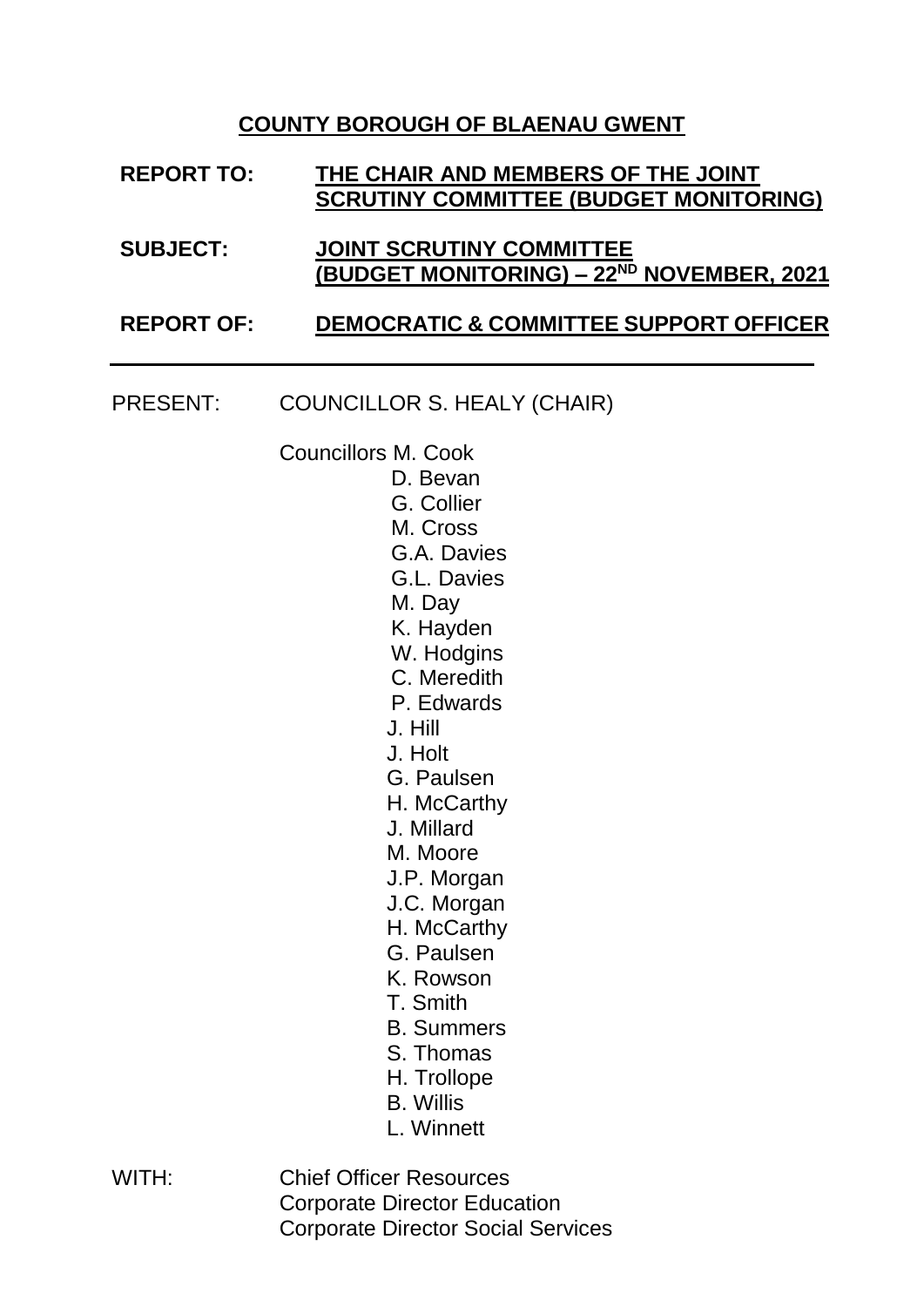Head of Community Services Chief Officer Commercial & Customer Scrutiny & Democratic Officer/Advisor

| <b>ITEM</b>   | <b>SUBJECT</b>                                                                                                                               | <b>ACTION</b> |
|---------------|----------------------------------------------------------------------------------------------------------------------------------------------|---------------|
| <b>No. 1</b>  | SIMULTANEOUS TRANSLATION                                                                                                                     |               |
|               | It was noted that no requests had been received for the<br>simultaneous translation service.                                                 |               |
| <b>No. 2</b>  | <b>APOLOGIES</b>                                                                                                                             |               |
|               | Apologies for absence were reported for Councillors L.<br>Parsons, L. Elias, T. Sharrem and Mr. T. Baxter.                                   |               |
| <b>No. 3</b>  | <b>DECLARATIONS OF INTERESTS AND</b>                                                                                                         |               |
|               | <b>DISPENSATIONS</b>                                                                                                                         |               |
|               | The following declarations of interest were reported:-                                                                                       |               |
|               | Councillors B. Summers & M. Cook declared an interest in<br>any reference to Silent Valley Waste Services Limited.                           |               |
|               |                                                                                                                                              |               |
| <b>No. 4.</b> | <b>JOINT SCRUTINY</b><br><b>COMMITTEE</b><br><b>(BUDGET)</b>                                                                                 |               |
|               | <b>MONITORING)</b>                                                                                                                           |               |
|               | The minutes of the Joint Scrutiny Committee meeting held<br>on 27 <sup>th</sup> September, 2021 was submitted.                               |               |
|               | The Committee AGREED that the Minutes be accepted as                                                                                         |               |
|               | a true record of proceedings.                                                                                                                |               |
| <b>No. 5</b>  | ACTION SHEET - 27TH SEPTEMBER, 2021                                                                                                          |               |
|               | The action sheet arising from the Joint Scrutiny (Budget<br>Monitoring) Committee held on 27 <sup>th</sup> September, 2021 was<br>submitted. |               |
|               | <b>Capital Budget Monitoring Forecast (328340 Acquisition of</b><br><b>Land Abertillery Spur)</b>                                            |               |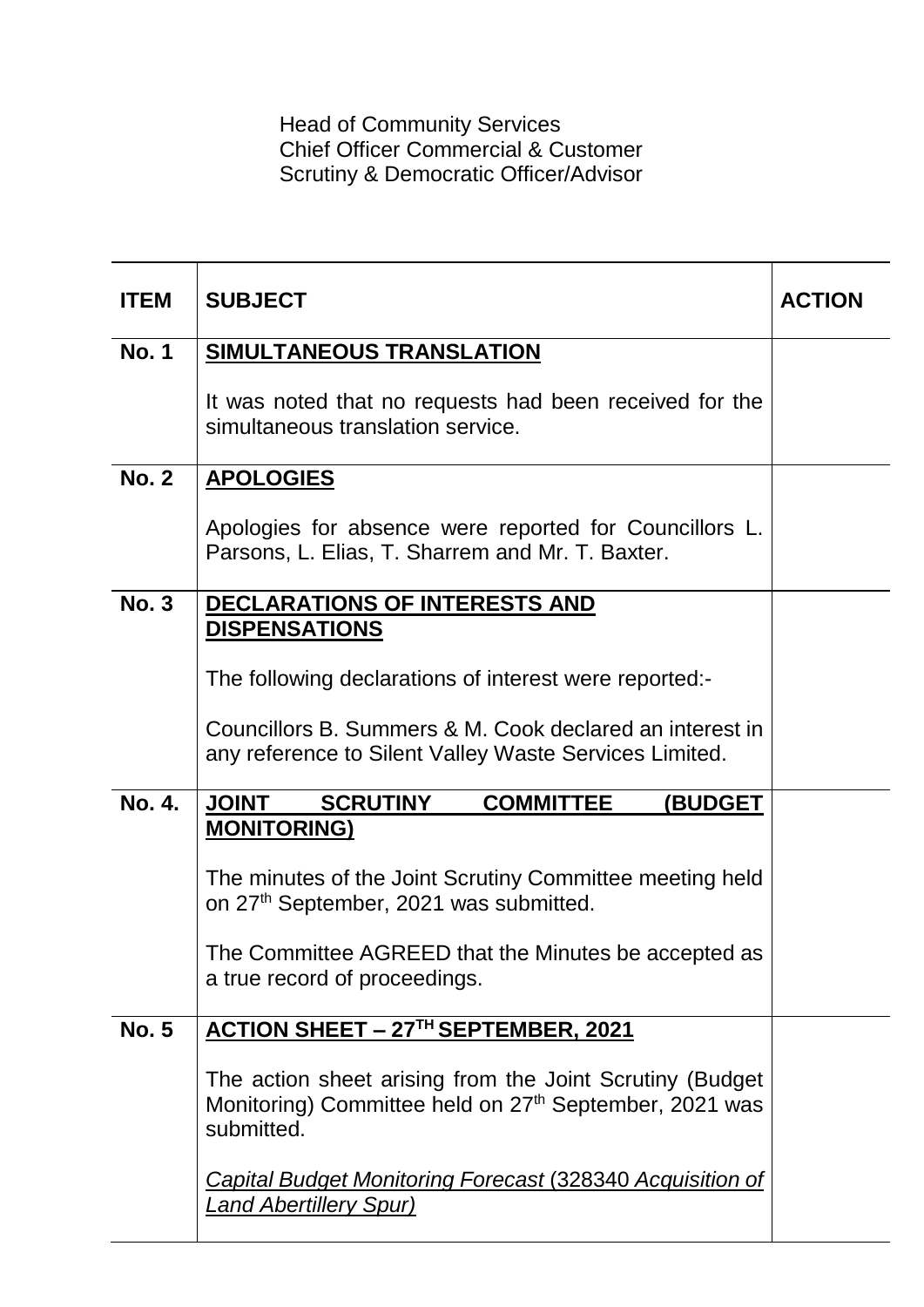A Member referred to discussions at the last meeting regarding the acquisition of land and asked the Corporate Director to confirm whether the decision was taken under delegated powers and if so, who approved this course of action.

The Corporate Director Regeneration & Community Services said he believed that the decision was taken through delegated powers, but undertook to check and report back to Members.

Another Member also requested a breakdown of spend of the £70m loan, and the Corporate Director undertook to provide this information.

## *Capital Budget Monitoring (332368 Play Area schemes)*

A Member referred to the £110k funding originally allocated for the Splashpad project, and expressed concern regarding the amount that had been allocated to Tredegar and Ebbw Vale. He also pointed out that the investment at Parc Bryn Bach was funded through the Valleys Regional Parks Discovery Gateway Project.

In response the Corporate Director Regeneration & Community Services confirmed that all monies had been allocated in accordance with the priorities identified within the Council's Play Strategy approved by Members.

## *Capital Budget Monitoring (327104 Democratic Hub)*

A Member expressed concern regarding the £93k spend on sound installation due to the ongoing issues being experienced.

The Chief Officer Commercial & Customer explained that the budget was for the installation of the hybrid system as a whole, including cameras etc. However, she understood that there were intermittent issues with the sound and assured Members that discussions were ongoing with the company regarding these issues.

The Committee AGREED, subject to the foregoing, the Action Sheet be noted.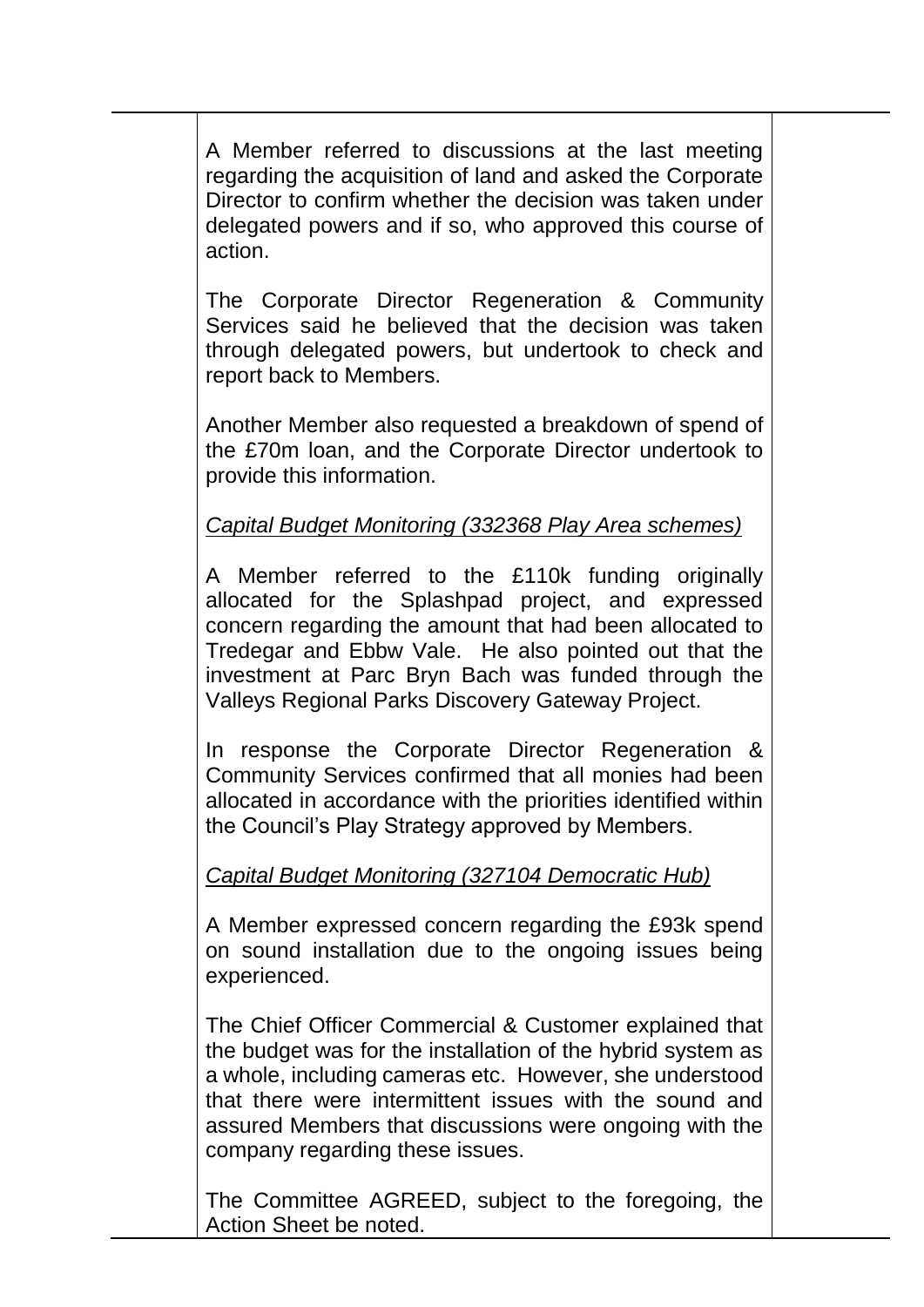| <b>No. 6</b> | <b>REVENUE BUDGET MONITORING -2021/2022,</b><br><b>FORECAST OUTTURN TO 31 MARCH 2022 (AS AT</b><br><b>30TH SEPTEMBER 2021)</b>                                                                                                                                                                                                                                                                                     |  |
|--------------|--------------------------------------------------------------------------------------------------------------------------------------------------------------------------------------------------------------------------------------------------------------------------------------------------------------------------------------------------------------------------------------------------------------------|--|
|              | Consideration was given to report of the Chief Officer<br>Resources.                                                                                                                                                                                                                                                                                                                                               |  |
|              | The Chief Officer Resources presented the report which<br>provided the forecast financial outturn position across all<br>portfolios for the financial year 2021/2022 (as forecast at<br>30th September 2021); budget virements actioned during<br>the period July to September 2021; and the forecast<br>outturn for fees and charges.                                                                             |  |
|              | Sections 5.1.14 to 5.1.37 of the report provided a<br>narrative on the main variances across all portfolios, and<br>the Officer pointed out that with the exception of the<br>Environment Portfolio, all portfolios were reporting a<br>positive outturn position. Environment was forecasting an<br>adverse variance position, however, this had improved<br>since Quarter 1.                                     |  |
|              | The overall forecast outturn as at September 2021 was a<br>favourable variance of £2.814m, after the application of<br>Welsh Government Hardship Funding. There had been<br>an increase in the favourable variance of £0.319m since<br>the June 2021 forecast position $(E2.495m)$ . The Officer<br>reported that it had been confirmed that Welsh<br>Government Hardship funding would continue to March<br>2022. |  |
|              | Section 5.1.39 provided a summary position with fees and<br>charges and Appendix 2 provided an analysis of income<br>received against individual budgets for the financial year.                                                                                                                                                                                                                                   |  |
|              | A Member said the Welsh Government Hardship Funding<br>had been extremely beneficial for the Council and he<br>hoped it would continue.                                                                                                                                                                                                                                                                            |  |
|              | The Committee AGREED to recommend that the report<br>be accepted and Members note the financial outcomes in<br>the report and the virements detailed in paragraphs 5.1.4<br>to 5.1.6.                                                                                                                                                                                                                              |  |
|              |                                                                                                                                                                                                                                                                                                                                                                                                                    |  |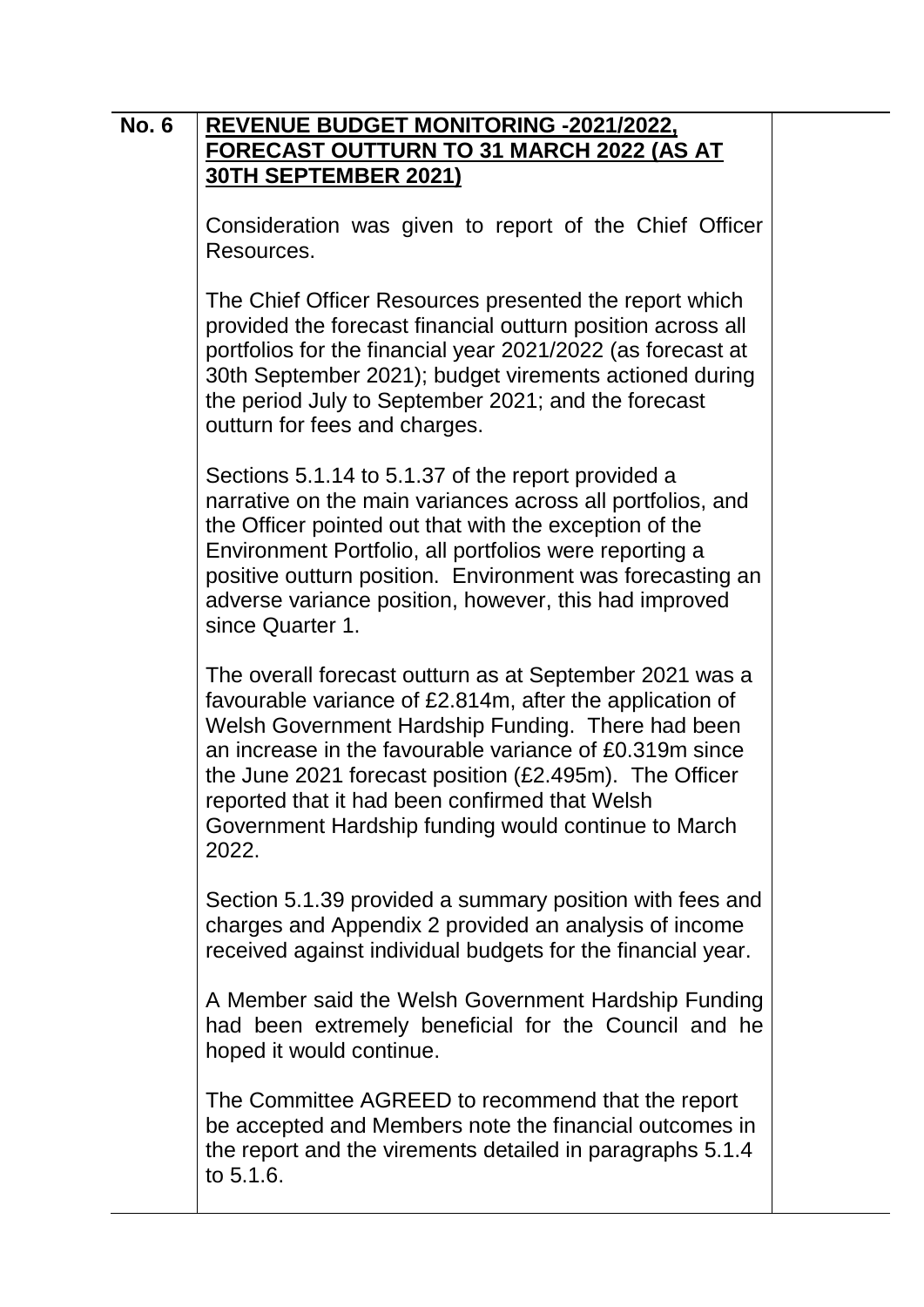| <b>No. 7</b> | <b>CAPITAL BUDGET MONITORING, FORECAST FOR</b>                                                                                                                                                                                                                                                                                                                                                                                                                                                                                  |  |
|--------------|---------------------------------------------------------------------------------------------------------------------------------------------------------------------------------------------------------------------------------------------------------------------------------------------------------------------------------------------------------------------------------------------------------------------------------------------------------------------------------------------------------------------------------|--|
|              | 2021/2022 FINANCIAL YEAR (AS AT 30 SEPTEMBER<br><u>2021)</u>                                                                                                                                                                                                                                                                                                                                                                                                                                                                    |  |
|              | Consideration was given to report of the Chief Officer<br>Resources.                                                                                                                                                                                                                                                                                                                                                                                                                                                            |  |
|              | The Chief Officer Resources presented the report which<br>provided an overview of the forecast financial position to<br>31 <sup>st</sup> March, 2021 across all portfolios; and details of any<br>significant adverse/favourable variances. The overall<br>financial position forecast at 30 <sup>th</sup> September, 2021<br>indicated an adverse variance of £283,128 against a total<br>in year capital budget of £17.12m.                                                                                                   |  |
|              | The following significant overspends were highlighted at<br>section 5.1.2 of the report, namely:                                                                                                                                                                                                                                                                                                                                                                                                                                |  |
|              | • Household Waste recycling Centre - £42,752<br>The overspend related to increased costs due to the<br>Covid-19 pandemic and future proofing of the site.                                                                                                                                                                                                                                                                                                                                                                       |  |
|              | • Lime Avenue Business Park - £234,710<br>The latest anticipated final account advises of a loss and<br>expenses claim for items in relation to unforeseen issues<br>caused by Covid-19 pandemic.                                                                                                                                                                                                                                                                                                                               |  |
|              | The Officer confirmed that discussions with funding<br>bodies was ongoing to determine whether additional<br>funding was available, and therefore at this stage it was<br>not proposed that funding for these schemes be built in<br>from the Capital contingency. It was anticipated that by<br>Quarter 3 the Council would have an indication of<br>whether additional funding was available. However, if<br>additional funding was not forthcoming, the Council would<br>have to consider how best to fund these overspends. |  |
|              | A Member asked whether the overspends were actual<br>final claims or an estimate.                                                                                                                                                                                                                                                                                                                                                                                                                                               |  |
|              | The Chief Officer Resources said she understood that<br>final claims had been received for each scheme and<br>discussions were ongoing with the Contractors to mitigate<br>some of the costs.                                                                                                                                                                                                                                                                                                                                   |  |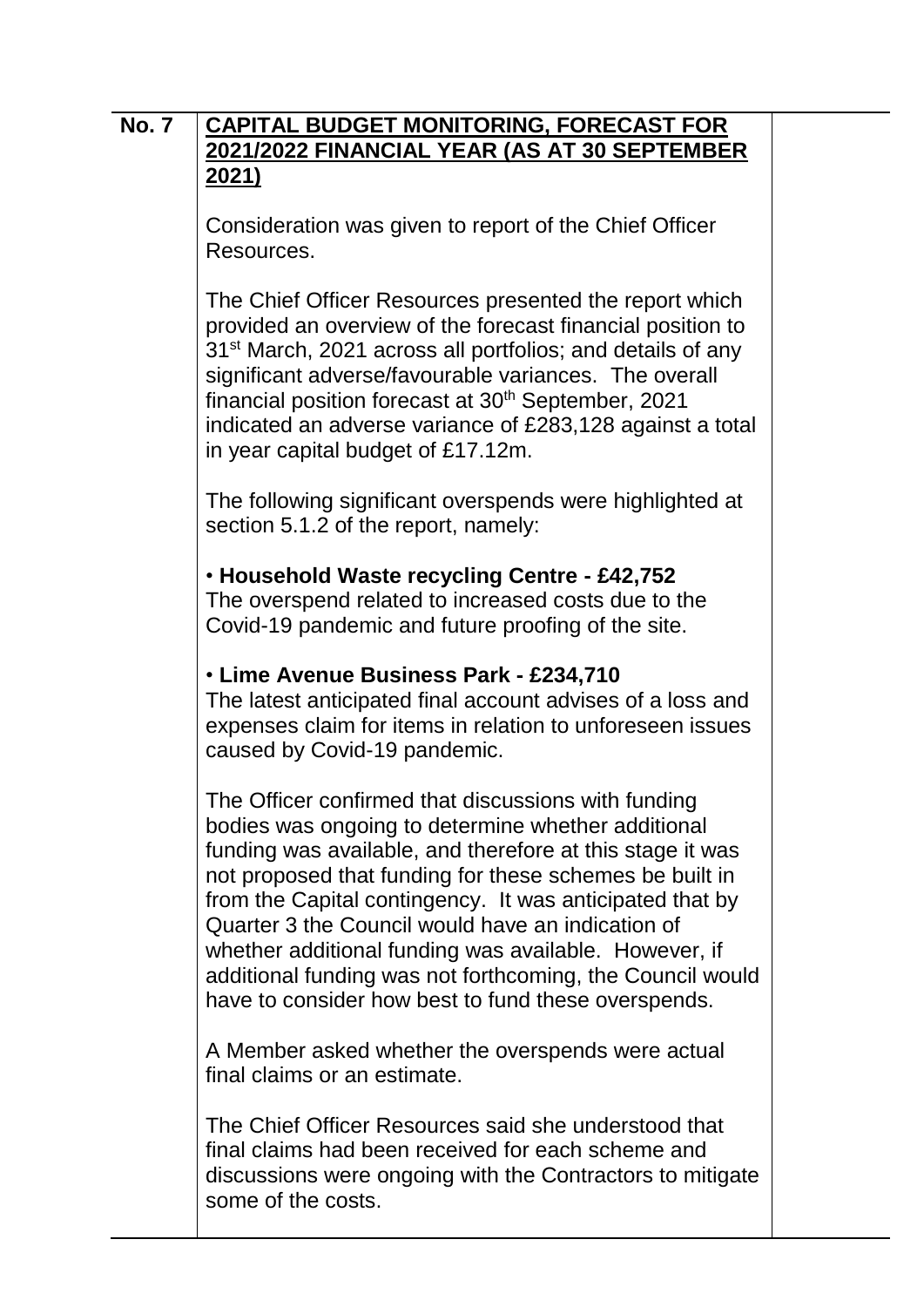In response to a question raised by a Member regarding the Abertillery Leisure Centre demolition, the Head of Community Services confirmed that the Council was in the final stages of submitting legal claims, and this matter would hopefully move to a conclusion in the next few months.

A Member acknowledged that the Covid pandemic had attributed to the overspending schemes but asked whether the Contractors had approached the Council during construction to negotiate terms in light of the escalating costs.

The Corporate Director Regeneration & Community Services explained that under normal contract arrangements there was a system in place to deal with any changes etc. However, every contract included the 'force majeure' clause which covered Contractors in the event of unforeseen circumstances resulting in a change to the dynamics of a contract, and this was the case with the Covid pandemic. The Contractors had to implement social distancing measures to continue working which slowed down the contract and incurred additional costs.

The Head of Community Services agreed, and said the Council were fortunate that both these major contracts were able to continue throughout the pandemic and that the Contractors stood by their submitted tenders. He said Welsh Government had many funded contracts through LA's and discussions were ongoing with funding agencies regarding potential additional funding to mitigate these costs.

In response to a further question the Officer confirmed a report on Contracts over £500k would be submitted to the next meeting of the Corporate Overview Scrutiny Committee and would provide a narrative on major contracts.

A Member requested that a breakdown of the CAT's budget be actioned, and questioned the figure of £220k related to the LTF Metroplus budget.

The Chief Officer Resources undertook to report back on this matter.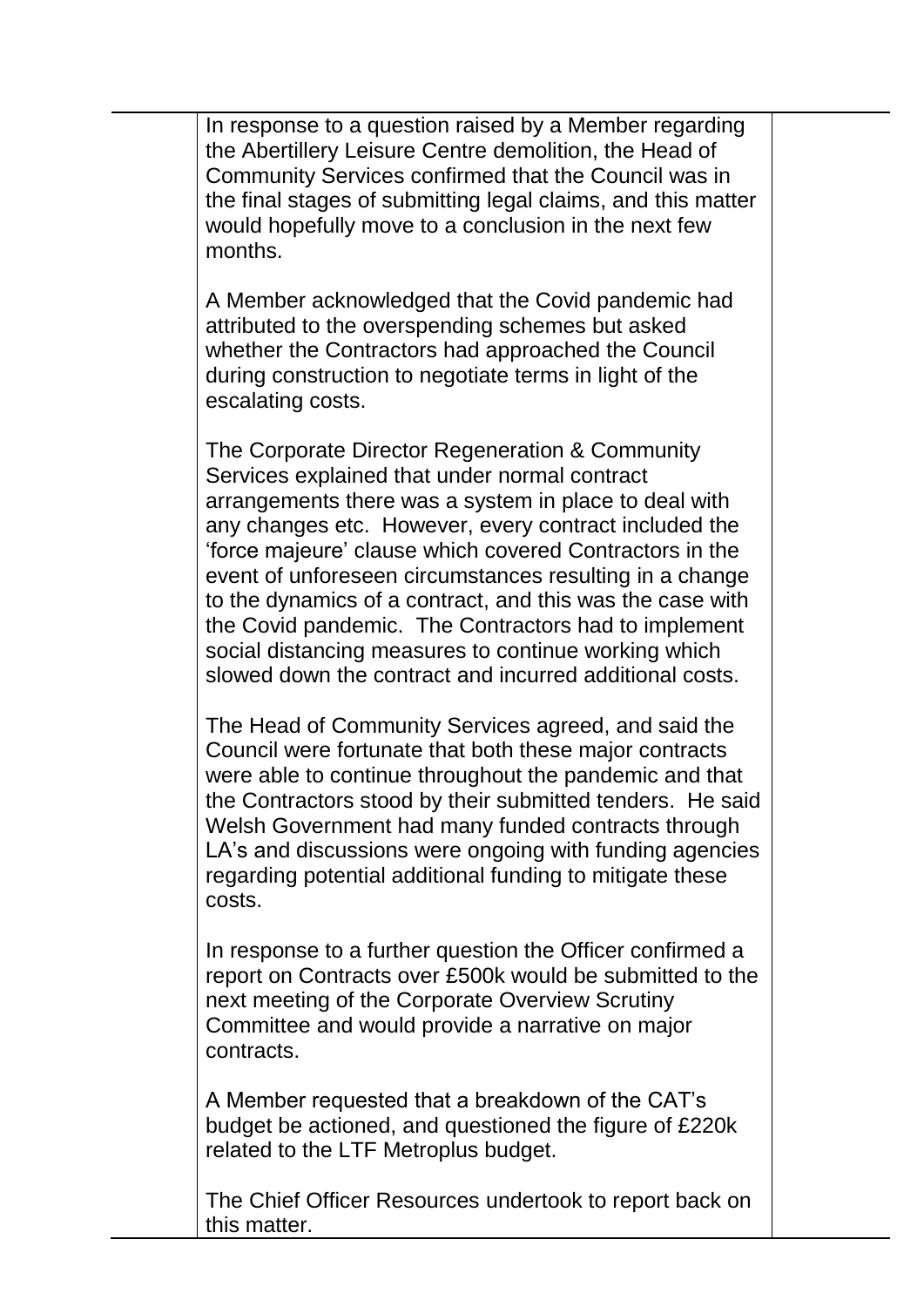|              | Another Member requested details of the number of<br>highways that had been resurfaced and the spend per<br>ward.                                                                                                                                                                                                                                                          |  |
|--------------|----------------------------------------------------------------------------------------------------------------------------------------------------------------------------------------------------------------------------------------------------------------------------------------------------------------------------------------------------------------------------|--|
|              | The Head of Community Services undertook to provide<br>details over the last 3 years.                                                                                                                                                                                                                                                                                      |  |
|              | The Member also referred to the withdrawal of the<br>Henley's bus service from 31 <sup>st</sup> December, 2021 and<br>asked what action the Council intended taking.                                                                                                                                                                                                       |  |
|              | The Chair of the Regeneration Scrutiny Committee<br>confirmed that this was being considered by the<br>Transport Task & Finish Group.                                                                                                                                                                                                                                      |  |
|              | The Committee AGREED to recommend that the report<br>be accepted and Members continue to support<br>appropriate financial control procedures agreed by<br>Council; and note the budgetary control and monitoring<br>procedures in place within the Capital Team, to safeguard<br>Authority funding.                                                                        |  |
| <b>No. 8</b> | USE OF GENERAL AND EARMARKED RESERVES                                                                                                                                                                                                                                                                                                                                      |  |
|              | 2021/2022                                                                                                                                                                                                                                                                                                                                                                  |  |
|              | Consideration was given to report of the Chief Officer<br>Resources.                                                                                                                                                                                                                                                                                                       |  |
|              | The Chief Officer Resources presented the report which<br>provided the forecast reserves position for 2021/2022 as<br>at Quarter 2 (30 <sup>th</sup> September, 2021).                                                                                                                                                                                                     |  |
|              | The level of the Council's general reserve disclosed in the<br>statutory accounts for the financial year ended 31 March<br>2021 was £7.553m equating to 5.72% of net revenue<br>expenditure (as reported in the 2020/2021 Revenue<br>Outturn forms). The revenue budget forecast year-end<br>position for 2021/2022 at end of Quarter 2 indicated a<br>surplus of £2.814m. |  |
|              | The level of earmarked reserves has been determined in<br>accordance with the agreed reserves protocol. The level<br>of earmarked reserves available to the Authority is<br>forecast to increase by £0.132m in 2021/2022.                                                                                                                                                  |  |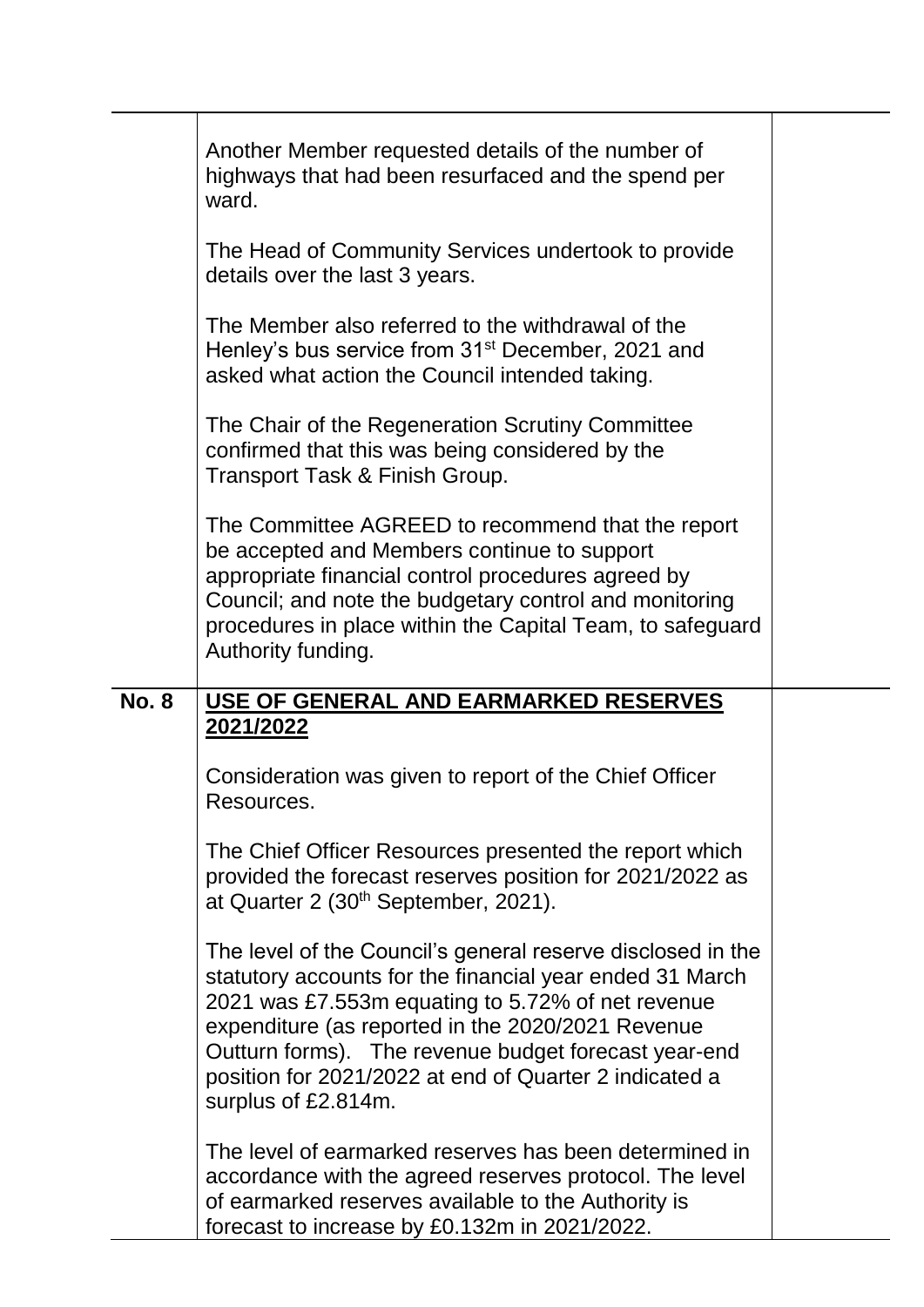|              | The Committee AGREED to recommend that the report<br>be accepted and Members note the forecast use of<br>general and earmarked reserves for 2021/2022 and:                                                                                                                                                                                                                                                                                                                                                                                                                                             |  |
|--------------|--------------------------------------------------------------------------------------------------------------------------------------------------------------------------------------------------------------------------------------------------------------------------------------------------------------------------------------------------------------------------------------------------------------------------------------------------------------------------------------------------------------------------------------------------------------------------------------------------------|--|
|              | • Note the impact of the £2.814m favourable variance<br>for 2021/2022 would have on the budgeted<br>contribution to the General Reserve;<br>• Note the forecast increase of the General Reserve<br>in 2021/2022 to £10.567m, being 8.0% of net<br>revenue expenditure, above the 4% target level;<br>• Consider the need for ongoing prudent financial<br>management given the potential for future public<br>spending restrictions required to fund the impact of<br>Covid-19; and<br>• Continue to challenge budget overspends and<br>implement appropriate service Action Plans, where<br>required. |  |
|              | Maintenance of general reserves at an adequate level is<br>crucial to the Council being able to meet future liabilities<br>arising from risks for which specific provision has not<br>been made.                                                                                                                                                                                                                                                                                                                                                                                                       |  |
| <b>No. 9</b> | <u>BRIDGING THE GAP (BTG) PROGRAMME 2021/2022 -</u>                                                                                                                                                                                                                                                                                                                                                                                                                                                                                                                                                    |  |
|              | <b>PROGRESS UPDATE JULY TO SEPTEMBER 2021</b>                                                                                                                                                                                                                                                                                                                                                                                                                                                                                                                                                          |  |
|              | Consideration was given to report of the Chief Officer<br>Resources.                                                                                                                                                                                                                                                                                                                                                                                                                                                                                                                                   |  |
|              | The Chief Officer Resources presented the report which<br>provided an update on progress with the Strategic<br>Business Reviews during the period July to September<br>2021, and the latest assessment of the financial<br>achievement for the current financial year.                                                                                                                                                                                                                                                                                                                                 |  |
|              | The Officer confirmed that Members of the Corporate<br>Overview Scrutiny Committee had received information<br>on the MTFS, and it would be considered by Council later<br>in the week. The report had been updated to reflect the<br>current position of the MTFS. She was pleased to report<br>that for 2021/2022 the estimated achievement of BTG<br>proposals of £755k was exceeded. The forecast indicated                                                                                                                                                                                        |  |